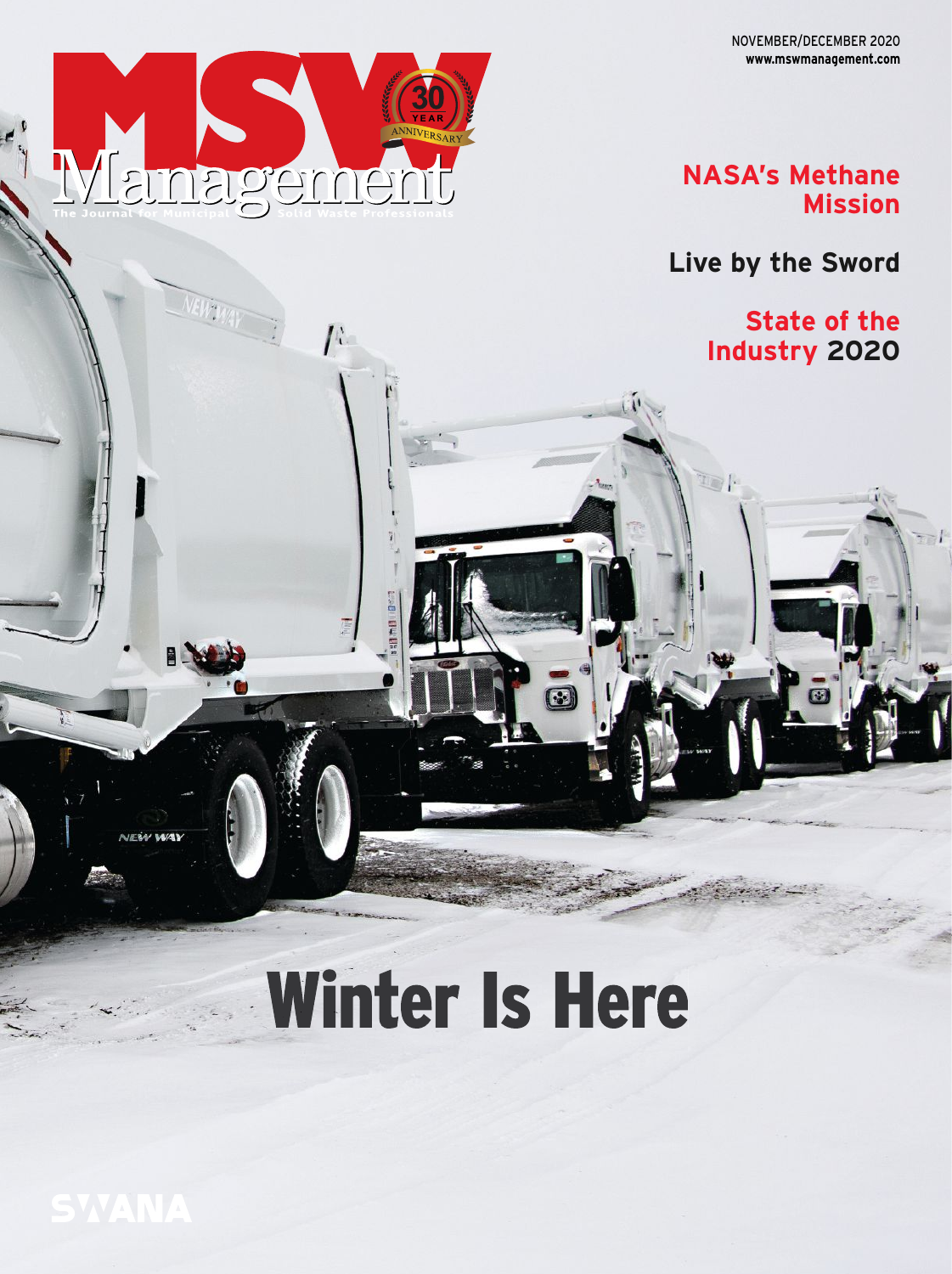

## Features

#### 14 Winter Is Here

Basic and necessary maintenance procedures to keep collection fleets operational and safe *By Carol Brzozowski* 

#### 18

## When Viewed from Space

Sunshine Canyon Landfill Odor Mitigation Case Study and the NASA and Jet Propulsion Laboratory Methane Source Finder Project on Methane Emissions from Landfills By David Thompson, REHS; Dorcas Hanson-*Lugo, REHS; Megan Lee, EIT; and Eugene Tseng, JD* 

## 24

#### Live by the Sword

Departments

An update on the effects China's National Sword has had on recycling *By Barbara Hesselgrave* 

**24**



30 It's A Cover-Up The advantages to using alternative daily cover and the not-sosecret return on investment *By Lori Lovely* 

#### 36 30 Years of *MSW Management*

A look back at the last 30 years of *MSW Management* magazine *By John Trotti* 

42 2020 MSW Management State of the Industry





Sign Up For Your Free Subscription: https://endeavor.dragonforms.com/MSW\_new or scan this code

#### **CHIEF EDITOR** Arturo Santiago: asantiago@endeavorb2b.com

**ASSOCIATE EDITOR** Jessica Reed

**WEB EDITOR** David Rachford **GROUP EDITOR** John Trotti

**SENIOR BRAND MANAGERS** Mark Gersten, Eileen Duarte

**WEBMASTER**

Nadia English: nenglish@endeavorb2b.com

**ART DIRECTOR** Judith Geiger

**PRODUCTION MANAGER** Melissa Meng

**AUDIENCE DEVELOPMENT DIRECTOR** Laura Moulton: lmoulton@endeavorb2b.com

**MARKETING MANAGER** Adrienne Adler

**PRODUCT MARKETING MANAGER, EDUCATION & TRAINING** Ryan Graff: rgraff@endeavorb2b.com

**SALES & MARKETING ADMINISTRATION MANAGER** Courtney Keele

**PUBLISHER** Mark Bartel

#### **ENDEAVOR BUSINESS MEDIA, LLC**

**CEO** Chris Ferrell

**CRO/CMO** June Griffin

**CFO** William Nurthen

**COO** Patrick Rains

**CTO** Eric Kammerzelt

**CHIEF ADMINISTRATIVE AND LEGAL OFFICER** Tracy Kane

**EVP KEY ACCOUNTS** Scott Bieda

**EVP KEY ACCOUNTS** Linda Reinhard

**EVP/GROUP PUBLISHER** Amy Mularski

**EVP SPECIAL PROJECTS** Kristine Russell



**MSW Management** (ISSN 1053-7899 [print], ISSN 2641-676X [online]) is published seven times annually by Endeavor Busi-ness Media, 1233 Janesville Ave, Fort Atkinson, WI 53538, 805-547-7377, fax: 920-568-2303, email: *MSWpublisher@ endeavorb2b.com*, Web: *www.endeavorbusinessmedia.com.* Periodicals postage paid at Fort Atkinson, WI, and at additional mailing offices. All rights reserved. No part of this publication may be reproduced in any form without written permission from publisher. Entire contents ©2020 by Endeavor Business Media, LLC. **POSTMASTER:** Please send address changes to *MSW Management*, PO Box 3257, Northbrook, IL 60065-3257. Changes of address can be completed online at *https://endeavor.dragonforms.com/MSW\_coa* or mailed to PO Box 3257, Northbrook, IL 60065-3257; please provide your mailing label or old address in addition to new address. Include ZIP code or postal code. Allow two months for change. Editorial contributions are welcome. All material must be accompanied by stamped return envelopes and will be handled with reasonable care; however, publishers assume no responsibility for safety of artwork, photographs, or manuscripts. Every precaution is taken to ensure accuracy, but the publishers cannot accept responsibility for the cor-rectness or accuracy of information supplied herein or for any opinion expressed. The publisher states that all editorials and opinions, including those that express the opinion or policy of the publisher or editor, do not necessarily represent the opinion<br>or policy of SWANA, Subscription Pates: soven issues of MSW or policy of SWANA. Subscription Rates: seven issues of *MSW Management* are \$76 per year in the US (\$95 in Canada, \$160 elsewhere). Send the completed subscription card with a check to PO Box 3258, Northbrook, IL 60065-3257. **Reprints: All editorial material in** *MSW Management* **is available for reprints. Email bpetillo@wrightsmedia.com for additional information.**  List Rentals: 1-402-836-6266, michael.costantino@data-axle. com. Back issues may be ordered (depending on available inventory) for \$15 per copy in the US (\$20 in Canada, \$35 elsewhere). Send written requests for back issues along with check or money order in US funds payable to *MSW Management*, 1233 Janesville Ave, Fort Atkinson, WI 53538, USA.

Provide address for where copies should be shipped. Allow six weeks for delivery. **SWANA**